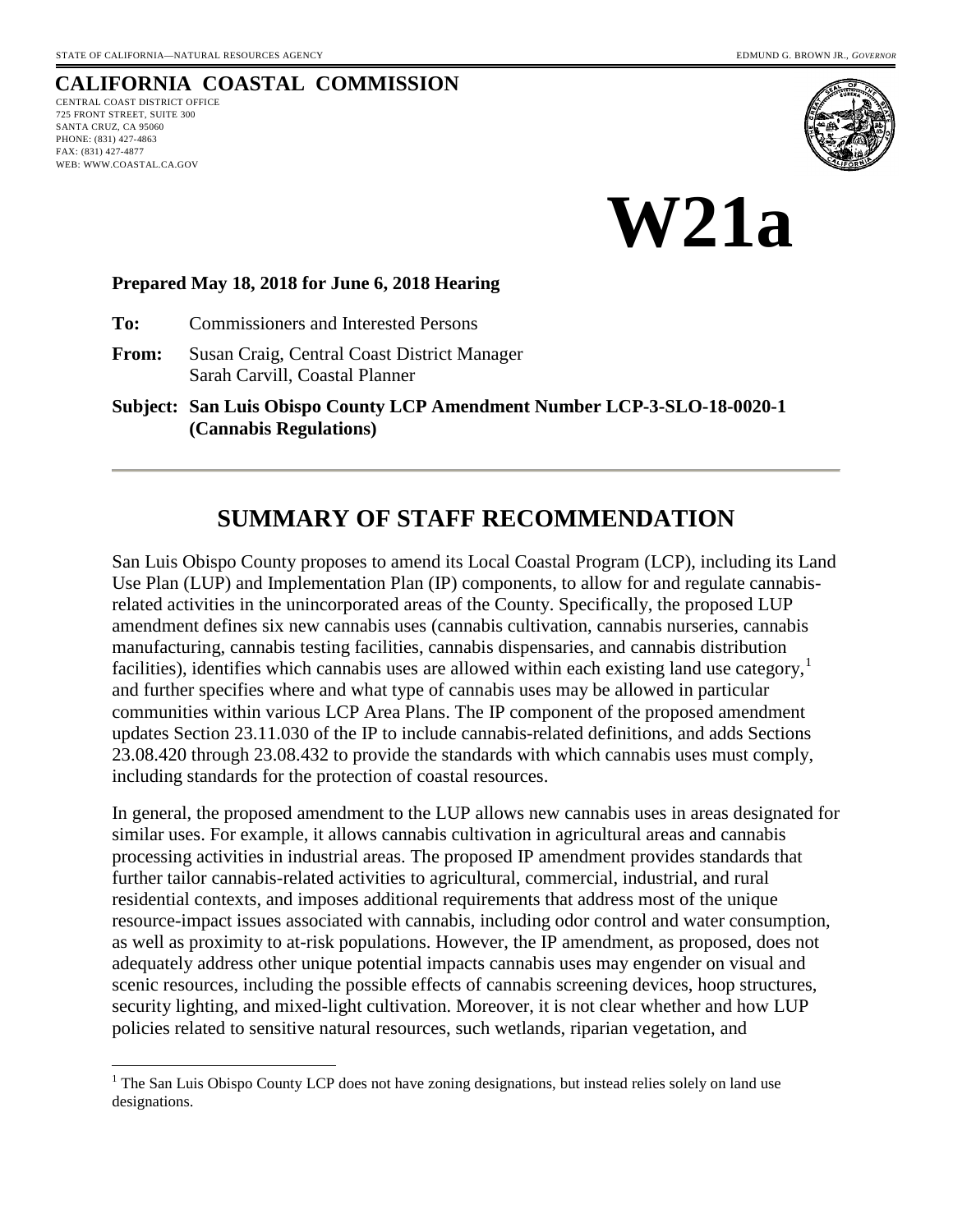environmentally sensitive habitat areas (ESHAs), apply to cannabis uses. Therefore, staff is recommending modifications that require all cannabis-related activities to meet specific visual standards, including standards that ensure protection of blue water ocean views and address night lighting impacts to views from public roads, and to clarify that the setback requirements for riparian habitats, wetlands, and ESHA established in the LUP apply to cannabis activities. Other modifications ensure that such standards cannot be waived or modified, and also correct minor typographical errors.

As modified, the proposed amendment allows for the broad range of cannabis uses in appropriate areas while ensuring protections for coastal resources. As such, the proposed amendment, as modified, is consistent with and adequate to carry out the Coastal Act and the LUP, and County planning staff have been supportive of the staff recommendation. Therefore, staff recommends that the Commission approve the amendment with suggested modifications. The required motions and resolutions are found on page 4 below.

#### **Staff Note: LCP Amendment Action Deadline**

This proposed LCP amendment was filed as complete on May 11, 2018, when the County submitted the second of the two approved ordinances that comprise the proposed amendment.<sup>[2](#page-1-0)</sup> The proposed amendment affects both the LCP's Land Use Plan (LUP) and Implementation Plan (IP), and the 90-day action deadline is August 9, 2018. Thus, unless the Commission votes to extend the action deadline (it may be extended by up to one year), the Commission has until August 9, 2018 to take a final action on this LCP amendment. (See Coastal Act Sections 30513 and 30514(b).)

<span id="page-1-0"></span> $\overline{a}$  $2^2$  The second ordinance made minor changes to the enforcement section of the proposed IP amendment, which are unrelated to coastal resource issues.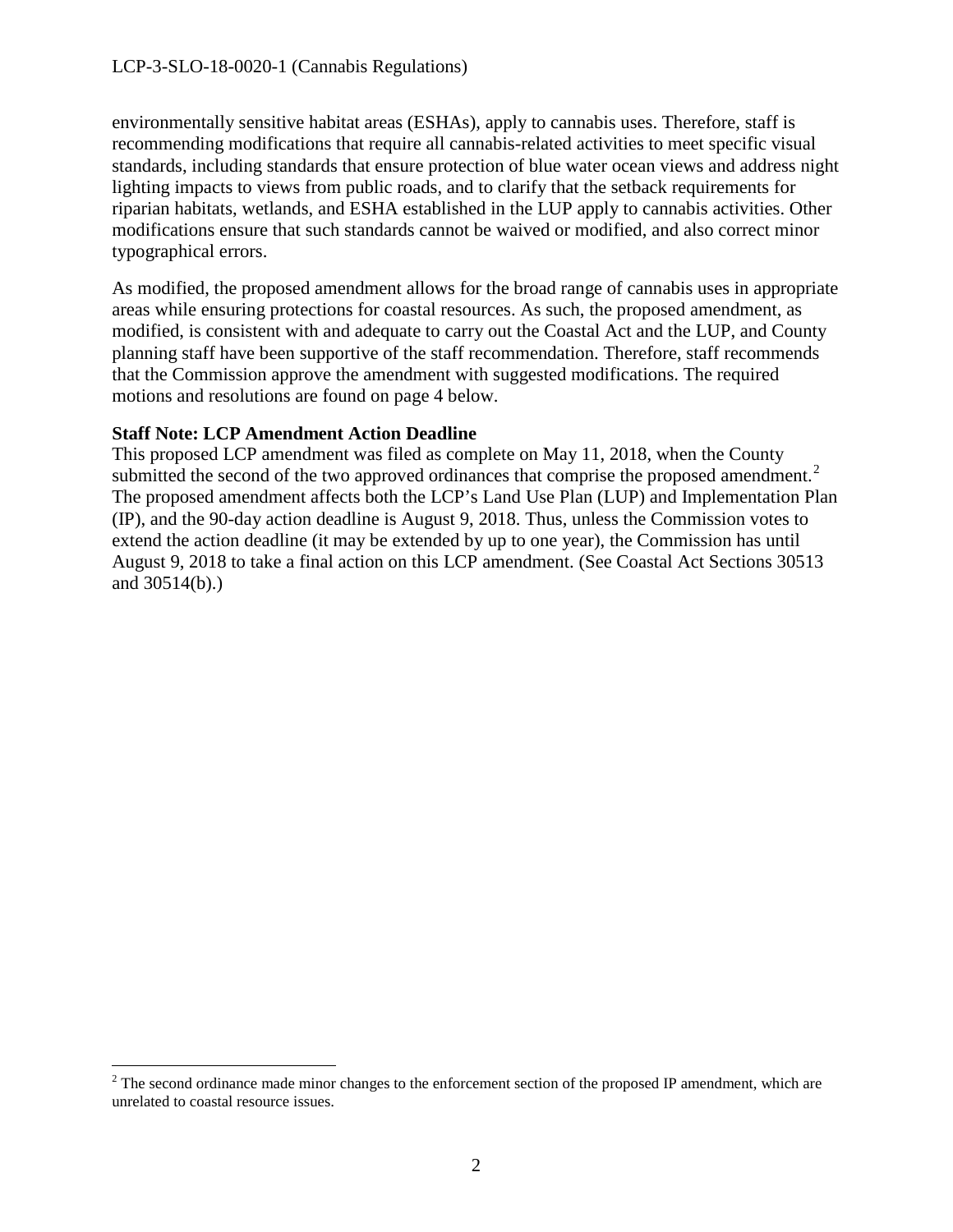# **TABLE OF CONTENTS**

### **APPENDICES**

Appendix A – Substantive File Documents Appendix B – Staff Contact with Agencies and Groups

### **[EXHIBITS](https://documents.coastal.ca.gov/reports/2018/6/w21a/w21a-6-2018-exhibits.pdf)**

Exhibit 1: Proposed LCP Amendment Exhibit 2: Proposed LCP Amendment with Suggested Modifications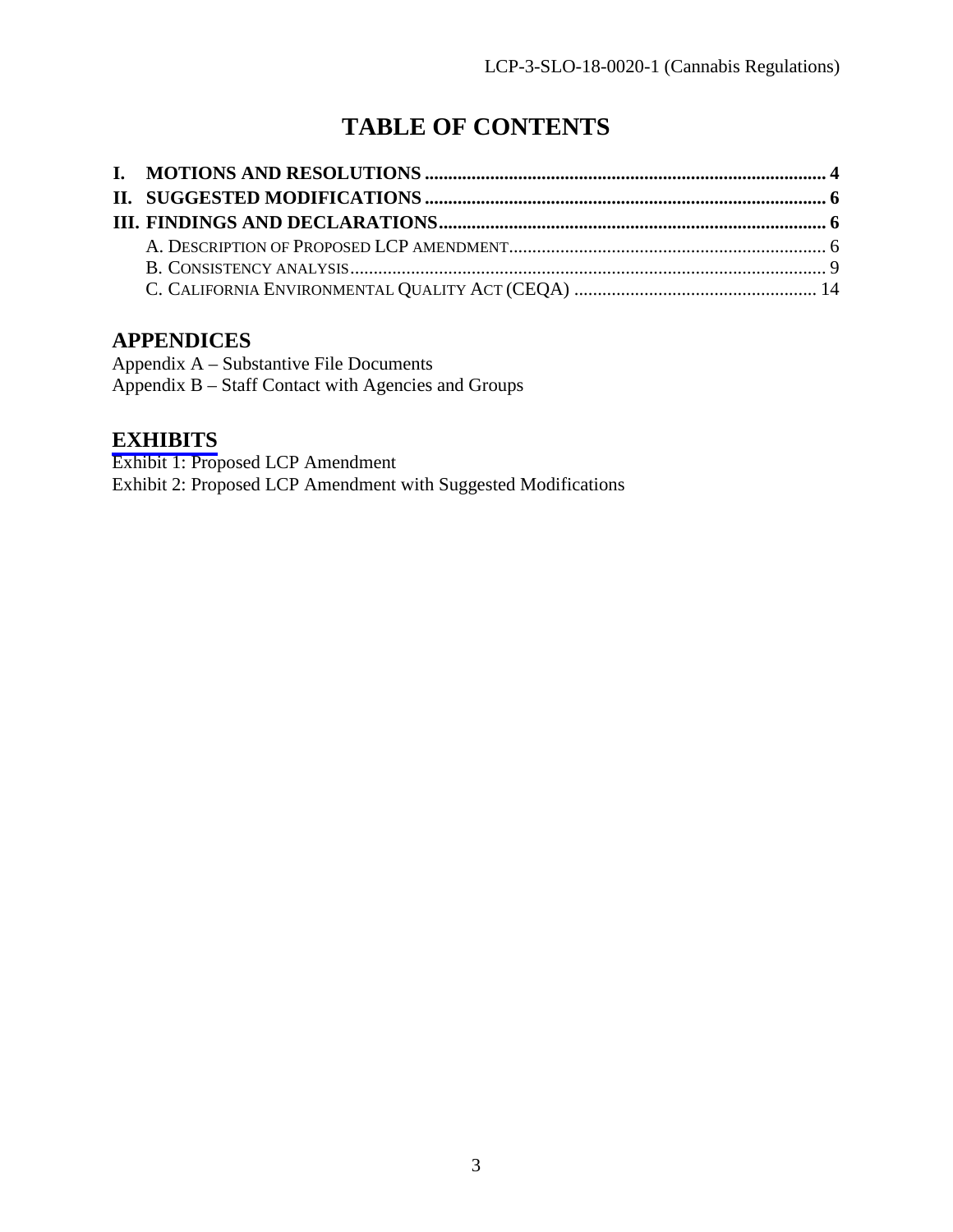## <span id="page-3-0"></span>**I. MOTIONS AND RESOLUTIONS**

Staff recommends that the Commission, after public hearing, approve the proposed LCP amendment with suggested modifications. The Commission needs to make four motions, two on the LUP amendment and two on the IP amendment, in order to act on this recommendation.

#### **A. Deny the LUP Amendment as submitted**

Staff recommends a **NO** vote on the motion below. Failure of this motion will result in denial of the LUP amendment as submitted and adoption of the following resolution. The motion to certify as submitted passes only upon an affirmative vote of a majority of the appointed Commissioners.

**Motion:** *I move that the Commission certify Land Use Plan Amendment Number LCP-3- SLO-18-0020-1 as submitted by San Luis Obispo County, and I recommend a no vote.* 

*Resolution: The Commission hereby denies certification of Land Use Plan Amendment Number LCP-3-SLO-18-0020-1 as submitted by San Luis Obispo County and adopts the findings set forth below on grounds that the land use plan amendment as submitted does not meet the requirements of and is not in conformity with the policies of Chapter 3 of the Coastal Act. Certification of the land use plan amendment would not meet the requirements of the California Environmental Quality Act, as there are feasible alternatives and mitigation measures that would substantially lessen the significant adverse impacts on the environment that will result from certification of the land use plan amendment as submitted.* 

#### **B. Certify the LUP Amendment with Suggested Modifications**

Staff recommends a **YES** vote on the motion below. Passage of this motion will result in certification of the LUP amendment with suggested modifications and the adoption of the following resolution and the findings in this staff report. The motion to certify with suggested modifications passes only by an affirmative vote of a majority of the appointed Commissioners.

*Motion: I move that the Commission certify Land Use Plan Amendment Number LCP-3- SLO-18-0020-1 if it is modified as suggested in this staff report, and I recommend a yes vote.* 

*Resolution: The Commission hereby certifies Land Use Plan Amendment Number LCP-3- SLO-18-0020-1 if modified as suggested and adopts the findings set forth in this staff report*  on the grounds that the land use plan amendment with the suggested modifications will meet *the requirements of and be in conformity with the policies of Chapter 3 of the Coastal Act. Certification of the land use plan amendment if modified as suggested complies with the California Environmental Quality Act because either 1) feasible mitigation measures and/or alternatives have been incorporated to substantially lessen any significant adverse effects of the plan on the environment, or 2) there are no further feasible alternatives and mitigation measures that would substantially lessen any significant adverse impacts on the environment that will result from certification of the land use plan amendment if modified.*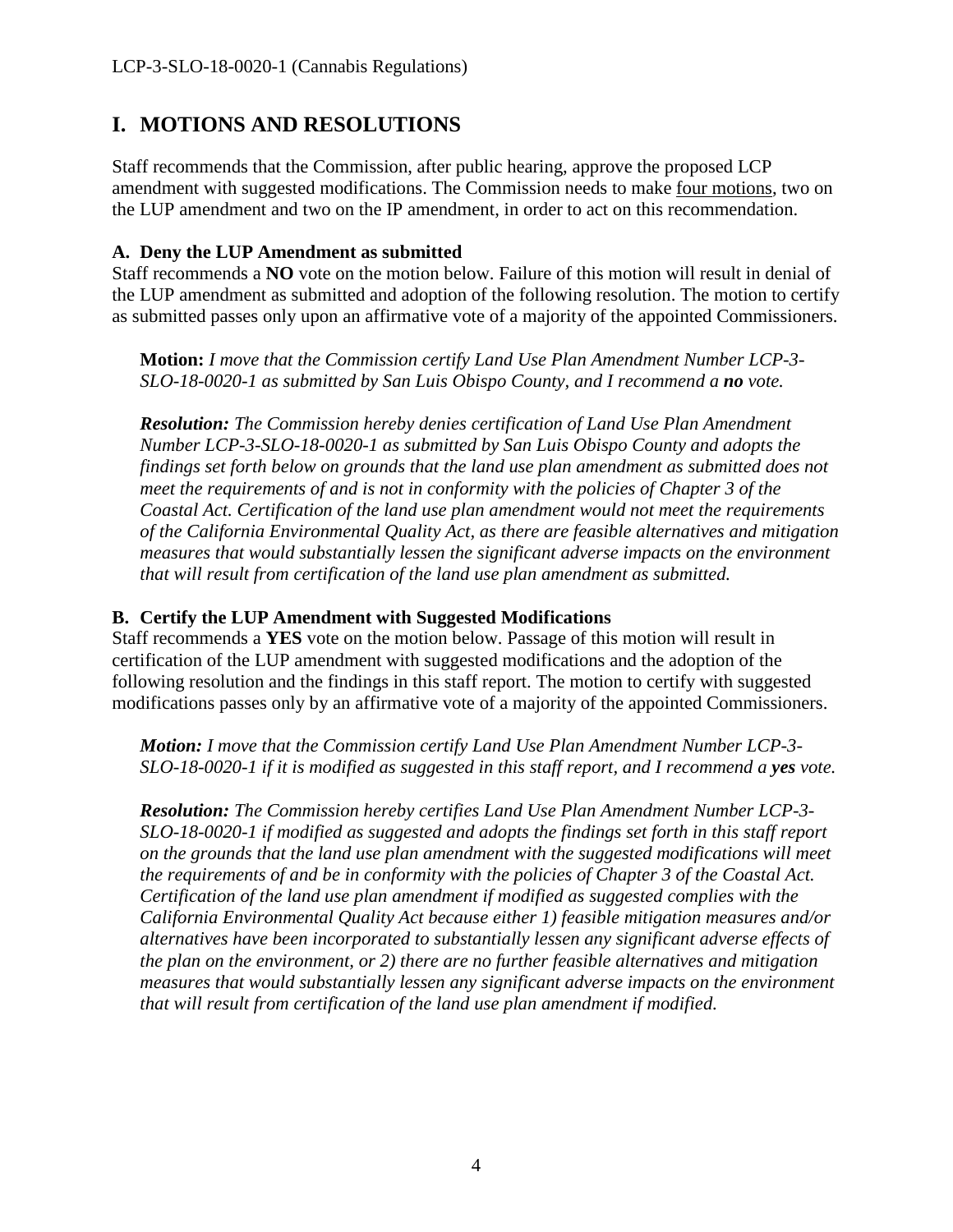#### **C. Deny the IP Amendment as Submitted**

Staff recommends a **YES** vote on the motion below. Passage of this motion will result in rejection of the IP amendment as submitted and the adoption of the following resolution and findings. The motion to reject the amendment as submitted passes only by an affirmative vote of a majority of the Commissioners present.

*Motion: I move that the Commission reject Implementation Plan Amendment Number LCP-3-SLO-18-0020-1 as submitted by San Luis Obispo County, and I recommend a yes vote.* 

*Resolution: The Commission hereby denies certification of Implementation Plan Amendment Number LCP-3-SLO-18-0020-1 as submitted by San Luis Obispo County and adopts the findings set forth below on grounds that the implementation plan amendment as submitted does not conform with, and is inadequate to carry out, the provisions of the certified Land Use Plan as amended. Certification of the implementation plan amendment would not meet the requirements of the California Environmental Quality Act, as there are feasible alternatives and mitigation measures that would substantially lessen the significant adverse impacts on the*  environment that will result from certification of the implementation plan amendment *as submitted.* 

#### **D. Certify the IP Amendment with Suggested Modifications**

Staff recommends a **YES** vote on the motion below. Passage of this motion will result in certification of the IP amendment with suggested modifications and the adoption of the following resolution and findings. The motion passes only by an affirmative vote of a majority of the Commissioners present.

*Motion: I move that the Commission certify Implementation Plan Amendment Number LCP-3-SLO-18-0020-1 as submitted by San Luis Obispo County if it is modified as suggested in this staff report, and I recommend a yes vote.*

<span id="page-4-0"></span>*Resolution: The Commission hereby certifies Implementation Plan Amendment Number LCP-3-SLO-18-0020-1 if modified as suggested and adopts the findings set forth below on grounds that the implementation plan amendment with the suggested modifications conforms with, and is adequate to carry out, the provisions of the certified Land Use Plan as amended. Certification of the implementation plan amendment if modified as suggested complies with the California Environmental Quality Act, because either 1) feasible mitigation measures and/or alternatives have been incorporated to substantially lessen any significant adverse effects of the implementation plan amendment on the environment, or 2) there are no further feasible alternatives and mitigation measures that would substantially lessen any significant adverse impacts on the environment that will result from certification of the implementation plan amendment if modified.*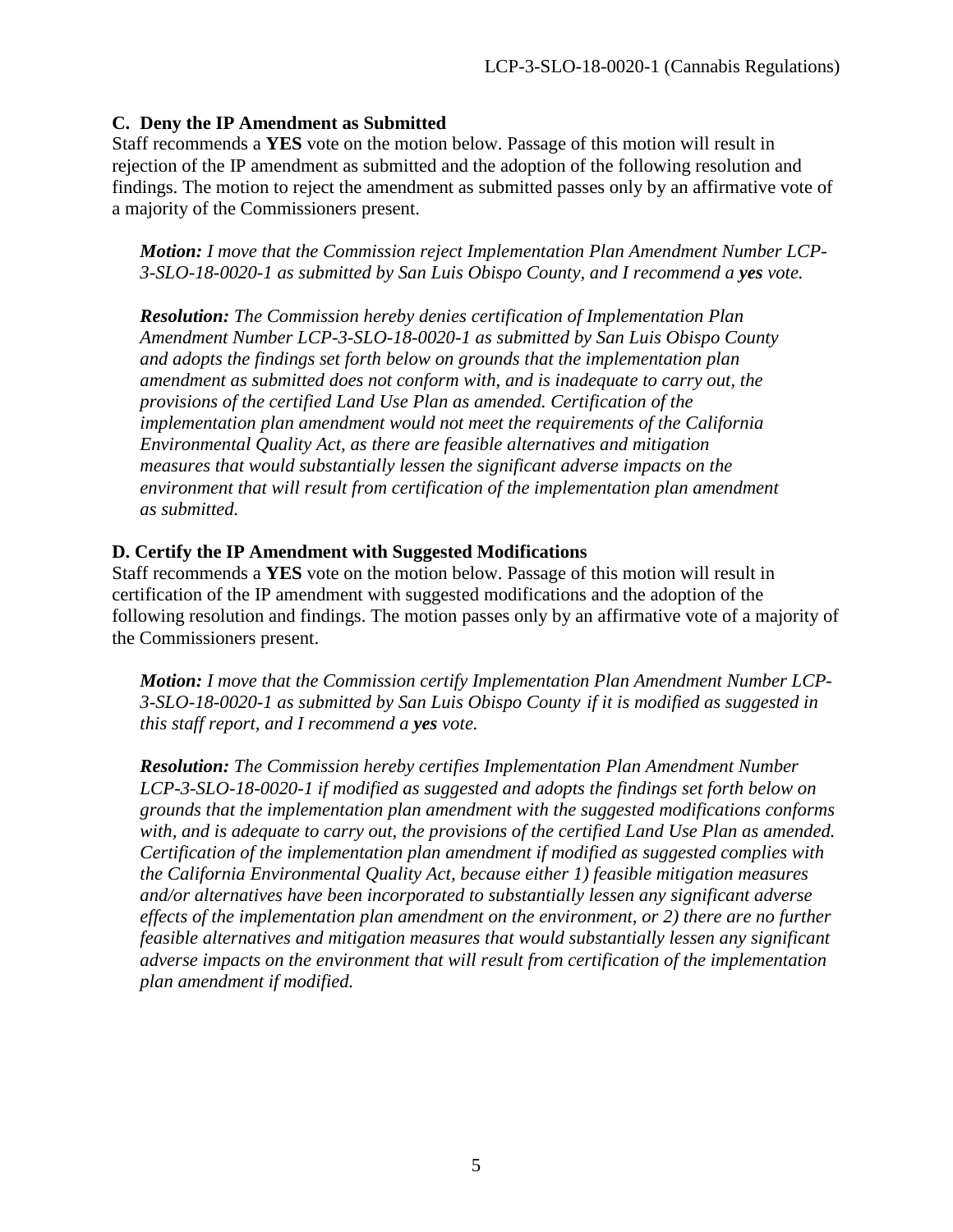### **II. SUGGESTED MODIFICATIONS**

The Commission's suggested modifications to the proposed LCP amendment are included as **Exhibit 2** to this staff report. If San Luis Obispo County accepts each of the suggested modifications within six months of Commission action (i.e., by December 6, 2018), by formal resolution of the Board of Supervisors, the modified amendment will become effective upon Commission concurrence with the Executive Director's finding that this acceptance has been properly accomplished. Text in cross-out format and text in underline format denotes proposed text to be deleted and added, respectively, by San Luis Obispo County in its proposed LCP amendment. Text in double cross-out format and text in double underline format denotes proposed text to be deleted and added, respectively, by the Commission's suggested modifications.

### <span id="page-5-0"></span>**III. FINDINGS AND DECLARATIONS**

### <span id="page-5-1"></span>**A. DESCRIPTION OF PROPOSED LCP AMENDMENT**

The County is proposing changes to both the LCP's Land Use Plan (LUP) and Implementation Plan (IP) in order to regulate cannabis-related activities. The existing LUP's "Framework for Planning" document includes Coastal Table O, which lists fourteen land use categories, $3$  the allowable uses within those categories, and the permitting status for each. The Framework for Planning also includes definitions for each defined land use. Four Area Plans<sup>[4](#page-5-3)</sup> additionally restrict or permit specific uses in various parts of the County.

The proposed LUP amendment creates a new use group for cannabis-related activities in Coastal Table O, thereby identifying which cannabis activities are allowed within each land use category, and adds definitions for each cannabis-related activity in the new use group. Defined cannabis activities include cannabis cultivation, cannabis nurseries, cannabis manufacturing, cannabis testing facilities, cannabis dispensaries, and cannabis distribution facilities. All cannabis-related uses are classified in the table as special uses, meaning that they are allowable if specific criteria are met and if required findings are made. County approvals of CDPs for special uses are also appealable to the Coastal Commission. The proposed LUP amendment also adds the new cannabis-related activities to the lists of uses additionally restricted or permitted in the LCP's Area Plans. Finally, the proposed amendment amends IP Section 23.11.030 to include various cannabis-related definitions, and adds IP Sections 23.08.420 through 23.08.432 to provide the standards and conditions with which cannabis-related uses must comply.

The proposed amendment would require a CDP for all cannabis-related activities, and would regulate such activities as follows:

• Outdoor cannabis cultivation operations would be allowed in the Agriculture – Prime Soils (AGps), Agriculture – Non-Prime Soils (AGnps), and Rural Lands (RL) land use categories. Each outdoor cannabis cultivation operation is not to exceed one acre in size,

<span id="page-5-2"></span> $\overline{a}$ <sup>3</sup> The San Luis Obispo County LCP does not have zoning designations, but instead relies solely on land use designations.

<span id="page-5-3"></span><sup>&</sup>lt;sup>4</sup> The County's proposed cannabis regulations would amend the Estero Area Plan, the North Coast Area Plan, the San Luis Bay (Coastal) Area Plan, and the South County (Coastal) Area Plan.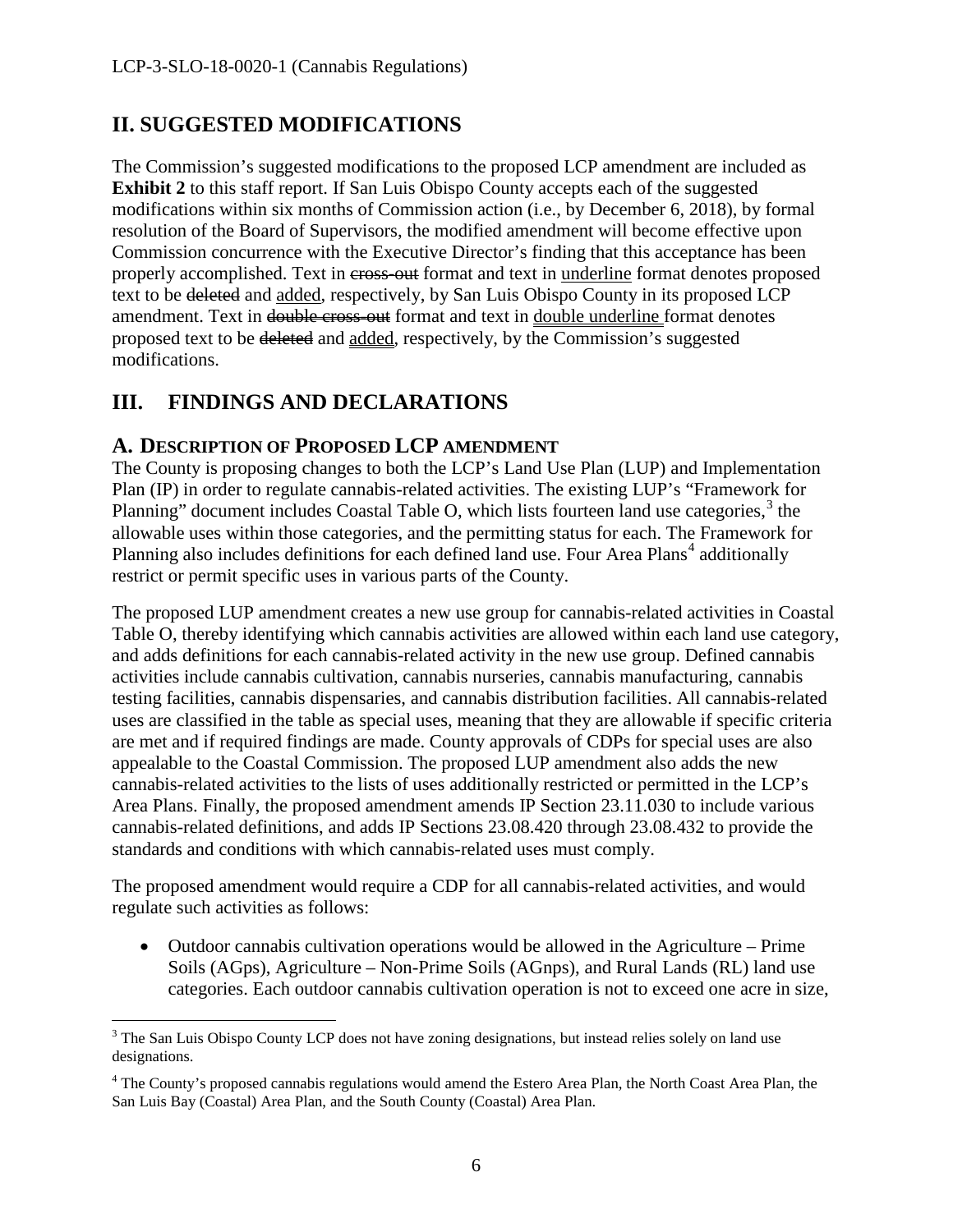and the number of operations allowed per site varies depending on the land use category of the site and site size. [5](#page-6-0)

- Indoor cannabis cultivation would be allowed in the AGps, AGnps, RL, Rural Residential (RR), and Industrial (IND) land use categories, and would be limited to 22,000 total square feet of cumulative canopy area per site.
- The total number of cannabis cultivation operations in the unincorporated portions of the County (including both indoor and outdoor operations) would be limited to 141; until 2019, applications for cannabis cultivation permits would only be accepted from operators previously registered with the County as a cooperative or collective. Permits would be renewable and have a term of five years.
- In all cases where cannabis activities would be allowed outdoors (i.e., outdoor nurseries and cultivation operations), plants would be required to be screened by a secure fence at least six feet in height. Such screening structures would be required to comply with all other applicable plans (e.g., area, community, and specific plans).
- Indoor cannabis nurseries<sup>[6](#page-6-1)</sup> would be allowed in the AGps, AGnps, RL, and IND land use categories, and in the RR land use category on parcels over five acres, while outdoor cannabis nurseries would be limited to the AGps, AGnps, and RL categories only.
- Cannabis testing facilities, cannabis distribution facilities, and non-volatile cannabis manufacturing facilities would be permitted in the Commercial Services (CS) land use category within Urban Reserve Lines, as well as in the IND land use category. Nonvolatile cannabis manufacturing facilities would also be allowed in the AGnps land use category, provided that such facilities are processing only raw cannabis materials grown onsite.[7](#page-6-2)
- No public retail cannabis sales or mobile cannabis dispensaries would be allowed, but cannabis dispensaries that deliver cannabis or cannabis products to customers would be permitted in the AGnps, RL, RR, CS, and IND land use categories.<sup>[8](#page-6-3)</sup> Dispensaries in RL

 $\overline{a}$ 

<span id="page-6-0"></span><sup>&</sup>lt;sup>5</sup> Only one operation per site is allowed in the RL land use category. Within the AGps and AGnps land use categories, up to two operations are allowed on sites between 10 and 25 acres, and up to three operations are allowed on sites greater than 25 acres. A site is defined in the proposed amendment as any lot or parcel of land, or contiguous combination thereof, under the same ownership.

<span id="page-6-1"></span><sup>&</sup>lt;sup>6</sup> Note that in the proposed amendment, "cannabis nurseries" is a distinct, defined use subject to different standards than the "cannabis cultivation" use also referenced above. Nurseries are defined in the proposed LUP amendment as sites that "produce only clones, immature plants, seeds, or other agricultural products used specifically for the planting, propagation, and cultivation of cannabis," while "cultivation" involves growing, harvesting, and processing the mature plant. While the two uses are similar relative to other proposed cannabis uses (which are more oriented to the manufacture and sale of cannabis products than the act of growing the plant), the standards for cultivation and nurseries are provided in different sections of the proposed IP amendment and often differ subtly.

<span id="page-6-2"></span><sup>&</sup>lt;sup>7</sup> Cannabis manufacturing facilities that use volatile processes or substances are not allowed anywhere in the unincorporated county.

<span id="page-6-3"></span><sup>&</sup>lt;sup>8</sup> While the term "dispensary" is commonly used to describe facilities that sell cannabis products from public retail storefronts, the state Bureau of Cannabis Control's emergency regulations for medicinal and adult cannabis use recognize delivery-only dispensaries, which are eligible for a Type 9 "non-storefront retailer" license (see Title 16 of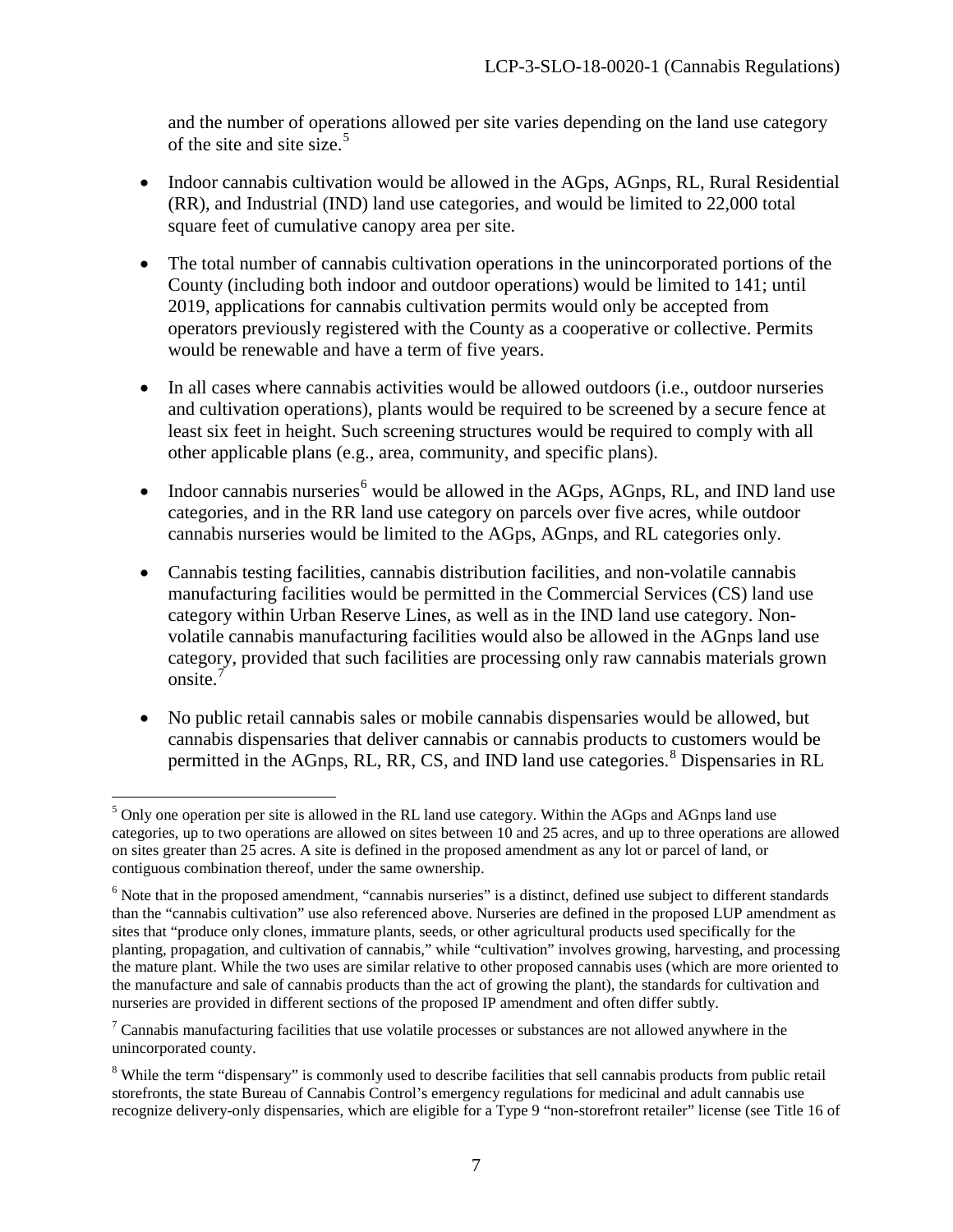and RR land use categories would only be permitted to sell cannabis grown onsite, and dispensaries in the AGnps land use category would only be permitted to sell cannabis grown onsite or cannabis products manufactured with materials grown onsite.

- Use of a residence as a cannabis cultivation or nursery operation would be prohibited, except when the cultivation or nursery use is undertaken under the proposed amendment's exemptions for personal or caregiver use.<sup>[9](#page-7-0)</sup>
- Cannabis cultivation operations, nurseries, and manufacturing facilities would be required to be sited and operated in a manner that prevents detection of nuisance odors from offsite.
- A variety of regulations related to natural resource protections would also be imposed on cannabis operations, including: 1) groundwater offset ratios for water-intensive cannabis activities (i.e., nurseries and cultivation operations) located in highly impacted groundwater basins; 2) a prohibition on trucked-in water for cannabis irrigation; 3) a minimum 50-foot setback from the upland extent of riparian vegetation for cannabis cultivation operations and nurseries; and requirements that cannabis cultivation operations 4) obtain permits from the Central Coast Regional Water Quality Control Board, 5) meet state requirements related to renewable energy use, and 6) obtain permits and for and obey state laws related to pesticide storage, application, and record-keeping.
- Cannabis-related uses would not be permitted within specified distances of sensitive uses such as schools and addiction recovery facilities.

The proposed amendment is comprised of two County-approved ordinances. The first, which was approved by the Board of Supervisors on November 27, 2017, establishes a regulatory framework for all cannabis activities in the unincorporated area of the County. The second ordinance was adopted on March 20, 2018 and makes minor changes to the enforcement section of the first ordinance. Specifically, the second ordinance gives the Cannabis Hearing Officer Program (established by the first ordinance) authority to conduct nuisance abatement hearings related to certain cannabis violations that, under existing law, would be heard by the Board of Supervisors. The changes proposed in the second ordinance raise no coastal resource issues.

Please see **Exhibit 1** for the proposed amendment text, which reflects both County-approved ordinances.[10](#page-7-1)

 $\overline{a}$ the California Code of Regulations, Section 5414). The proposed LUP amendment echoes this approach, defining a dispensary as "a facility where cannabis, cannabis products, or devices for the use of cannabis or cannabis products are offered, either individually or in any combination, for retail sale, including an establishment that delivers cannabis and cannabis products as part of a retail sale" (see **Exhibit 1**, p. 4; **Exhibit 2**, p. 4). The "mobile delivery" dispensary type is then further defined as requiring a Type 9 license, and the IP amendment limits dispensary uses to this delivery-based variety only (see **Exhibit 1**, p. 26-27; **Exhibit 2**, p. 27).

<span id="page-7-0"></span><sup>&</sup>lt;sup>9</sup> This exemption would allow an individual to keep up to six plants (totaling no more than 100 square feet of canopy area) for personal use, or on behalf of a qualified patient for whom they are the primary caregiver, without obtaining a land use permit. Exempt cultivation would only be allowed inside a legally permitted structure, accessory to a legal residential use.

<span id="page-7-1"></span><sup>10</sup> The changes made by the second ordinance can be found on p. 32 of **Exhibit 1** and p. 33 of **Exhibit 2**.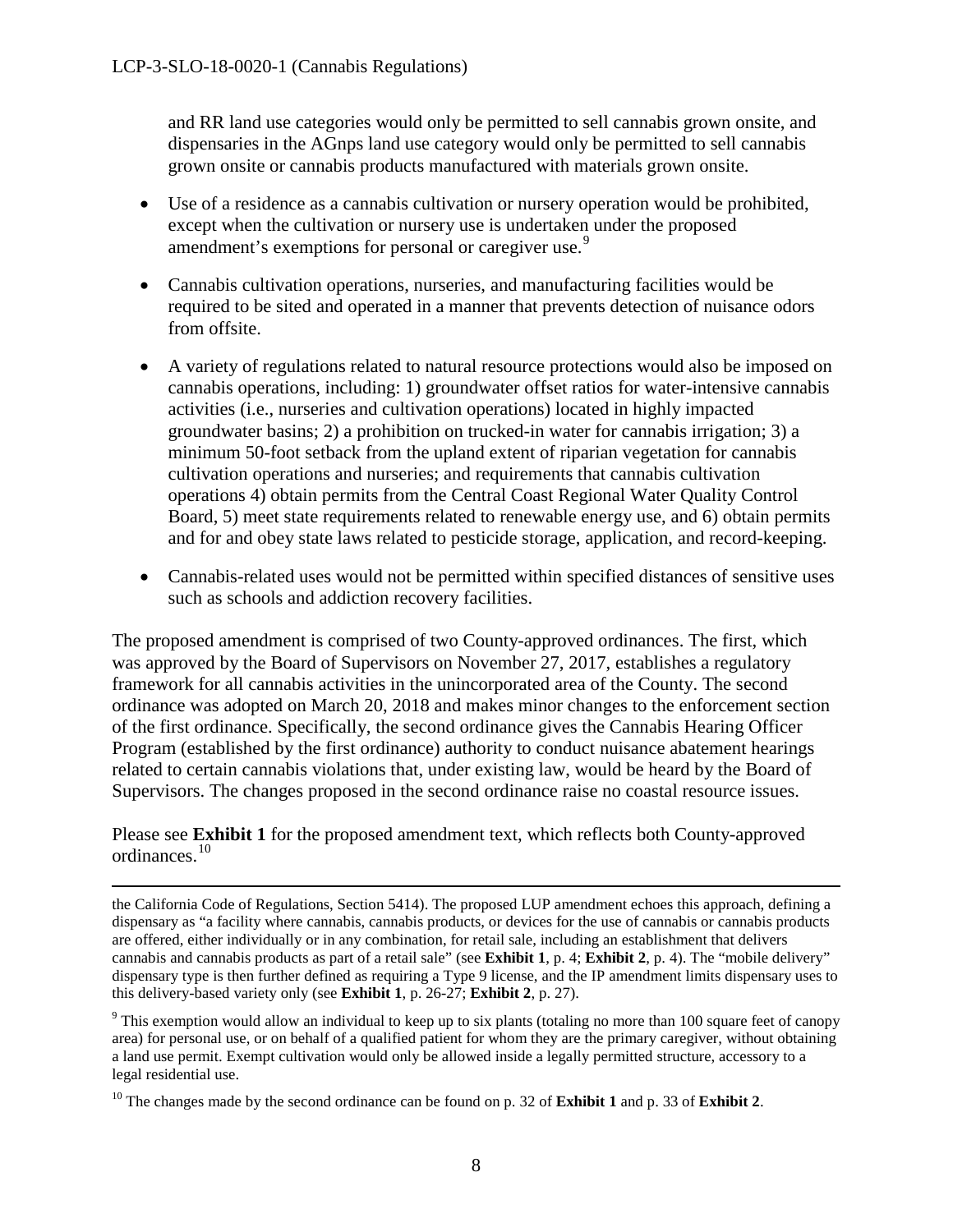### <span id="page-8-0"></span>**B. CONSISTENCY ANALYSIS**

#### **Standard of Review**

The proposed amendment affects both the LUP and IP components of the San Luis Obispo County LCP. The standard of review for LUP amendments is that they must meet the requirements of and be in conformity with the Chapter 3 policies of the Coastal Act. The standard of review for IP amendments is that they must conform with and be adequate to carry out the policies of the certified LUP.

### **LUP Amendment Consistency Analysis**

*Relevant Coastal Act Policies*

Coastal Act Section 30250(a) encourages new development within existing developed areas:

*New residential, commercial, or industrial development, except as otherwise provided in this division, shall be located within, contiguous with, or in close proximity to, existing developed areas able to accommodate it or, where such areas are not able to accommodate it, in other areas with adequate public services and where it will not have significant adverse effects, either individually or cumulatively, on coastal resources. In addition, land divisions, other than leases for agricultural uses, outside existing developed areas shall be permitted only where 50 percent of the usable parcels in the area have been developed and the created parcels would be no smaller than the average size of surrounding parcels.* 

The Coastal Act also requires agricultural land to be maintained in agricultural use to the greatest extent feasible, and for conflicts between agriculture and urban land uses to be minimized:

*Section 30241. The maximum amount of prime agricultural land shall be maintained in agricultural production to assure the protection of the areas' agricultural economy, and conflicts shall be minimized between agricultural and urban land uses through all of the following:* 

- *(a) By establishing stable boundaries separating urban and rural areas, including, where necessary, clearly defined buffer areas to minimize conflicts between agricultural and urban land uses.*
- *(b) By limiting conversions of agricultural lands around the periphery of urban areas to the lands where the viability of existing agricultural use is already severely limited by conflicts with urban uses or where the conversion of the lands would complete a logical and viable neighborhood and contribute to the establishment of a stable limit to urban development.*
- *(c) By permitting the conversion of agricultural land surrounded by urban uses where the conversion of the land would be consistent with Section 30250.*
- *(d) By developing available lands not suited for agriculture prior to the conversion of agricultural lands.*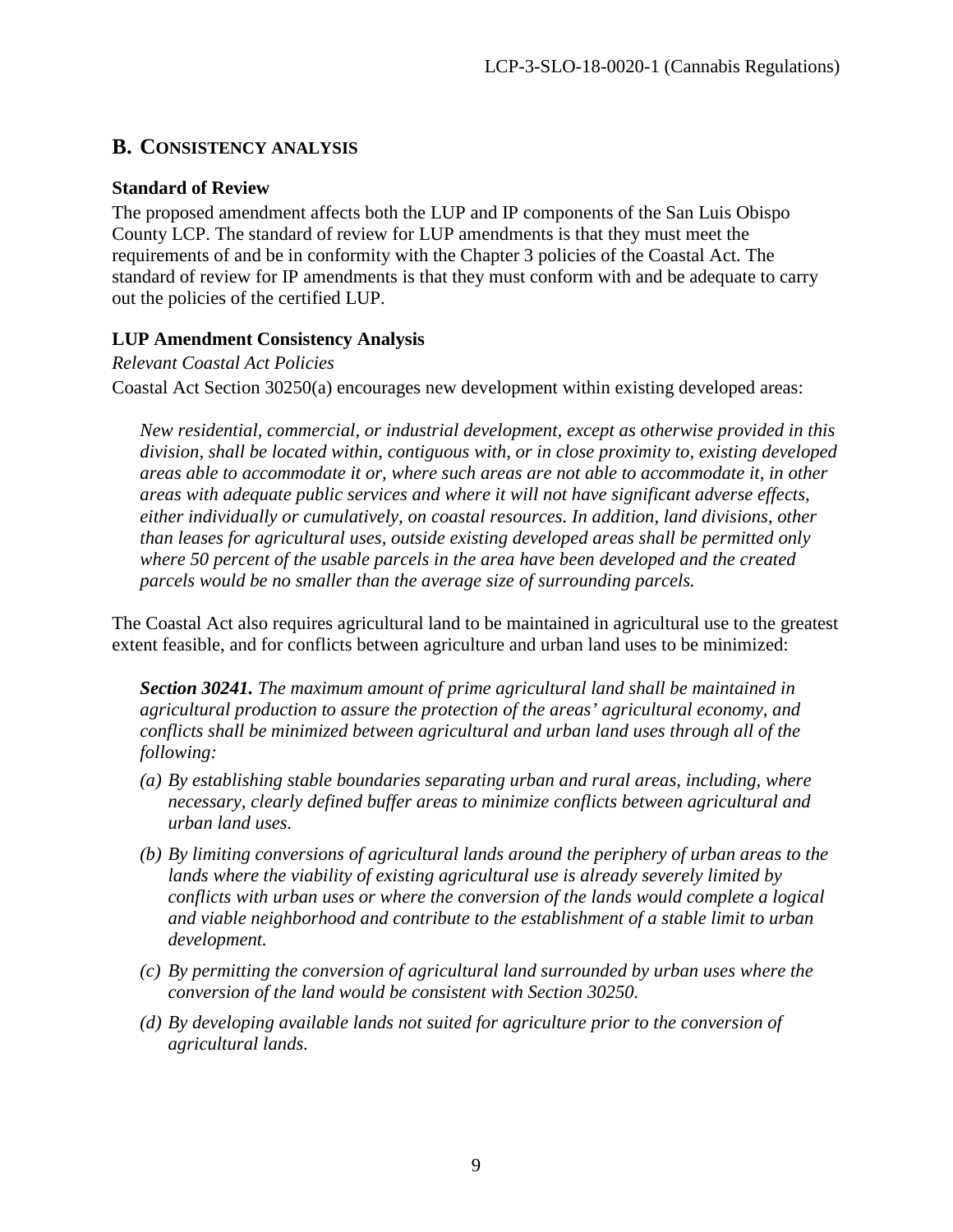- *(e) By assuring that public service and facility expansions and nonagricultural development do not impair agricultural viability, either through increased assessment costs or degraded air and water quality.*
- *(f) By assuring that all divisions of prime agricultural lands, except those conversions approved pursuant to subdivision (b), and all development adjacent to prime agricultural lands shall not diminish the productivity of such prime agricultural lands.*

*Section 30242. All other lands suitable for agricultural use shall not be converted to nonagricultural uses unless (1) continued or renewed agricultural use is not feasible, or (2) such conversion would preserve prime agricultural land or concentrate development consistent with Section 30250. Any such permitted conversion shall be compatible with continued agricultural use on surrounding lands.* 

#### *Consistency Analysis*

In general, the proposed amendment adds certain commercial cannabis activities as allowable uses within appropriately designated areas. For example, the amendment adds cultivation within agricultural districts, which is appropriate given that these districts seek to protect and foster agricultural production (which cannabis cultivation is), and allows manufacturing within industrial areas, which, again, is the specifically envisioned type of use for that designation. The amendment thus designates specific types of commercial cannabis activities for particular districts so as to ensure their compatibility with the coastal zone's unique geographies and resource considerations, as opposed to a blanket allowance of all such activities anywhere and everywhere in the entire coastal zone. The proposed amendment is therefore broadly consistent with Coastal Act Sections 30241 and 30242, which protect and prioritize coastal agriculture, and with Section 30250(a), which encourages new development within or near existing developed areas. The addition of cannabis-related activities to Coastal Table O allows each defined cannabis use in land use categories that support other essentially similar uses not related to cannabis, such as crop production and manufacturing. (Additional restrictions in the proposed IP amendment further tailor the circumstances under which each cannabis use is allowed in each land use category; these are discussed further in the IP Consistency Analysis below.)

The proposed LUP amendment also adds cannabis-related activities to the "Limitation on Uses" sections of various Area Plans. The effect of these changes is to restrict or allow the new cannabis uses in specific communities or parts of communities where special permissions or prohibitions already exist for similar, non-cannabis uses. In other words, the Area Plan amendments are intended to further tailor cannabis activities to appropriate areas. For example, the Agriculture Section of the Rural Area Standards of the Estero Area Plan includes a standard limiting allowable uses on lands defined as "Row Crop Terrain and Soils" to "those that are most directly related to agricultural production." Such allowable uses are then specified as agricultural accessory structures, animal raising and keeping, crop production and grazing, and nursery specialties soil dependent, among others. The proposed amendment adds cannabis cultivation and cannabis nurseries (i.e., cannabis uses "that are most directly related to agricultural production") to that list. These types of changes ensure that cannabis is regulated in a similar manner to other types of agricultural cultivation and processing by directing agricultural cannabis uses toward less developed areas and by directing more development-intensive cannabis uses to existing developed areas. For these reasons, the proposed LUP amendment is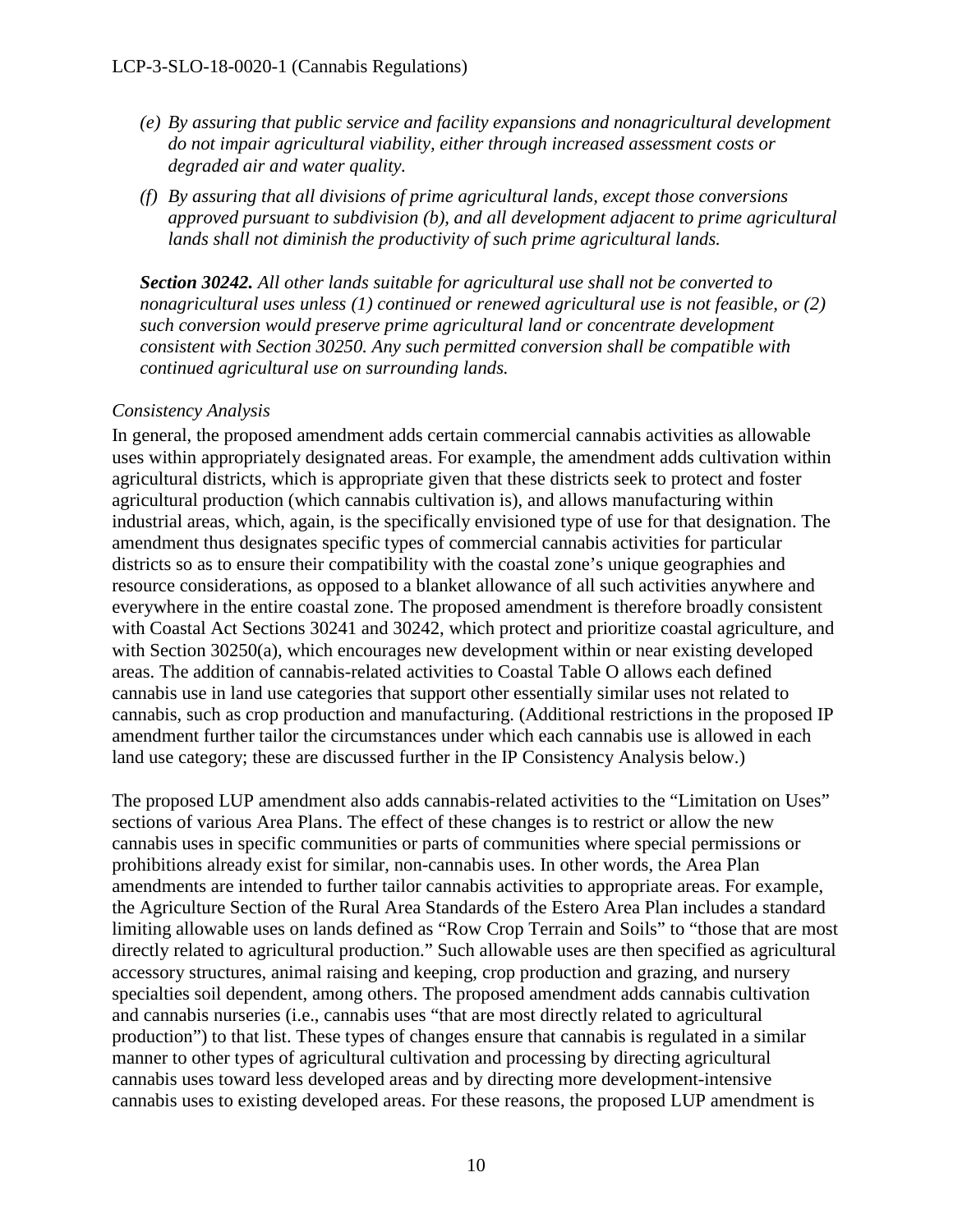consistent with the above-cited provisions of the Coastal Act; the only suggested modifications to the LUP correct typographical errors in Coastal Table O (see **Exhibit 2**, p. 3).

#### **IP Amendment Consistency Analysis**

*Relevant LUP Policies*

The existing LUP includes a variety of policies affecting issues raised by cannabis activities, including protection of environmentally sensitive habitat and visual and scenic resources. Key policies include:

*Environmentally Sensitive Habitats Policy 1: New development within or adjacent to locations of environmentally sensitive habitats (within 100 feet unless sites further removed would significantly disrupt the habitat) shall not significantly disrupt the resource. Within an existing resource, only those uses dependent on such resources shall be allowed within the area.*

*Environmentally Sensitive Habitats Policy 17: In new development, a buffer strip shall be required and maintained in natural condition along the periphery of all wetlands. This shall be a minimum of 100 feet in width measured from the upland extent of the wetland unless a more detailed requirement for a greater or lesser amount is included in the LUE or the LUO would allow for adjustment to recognize the constraints which the minimum buffer would impose upon existing subdivided lots.* 

*Environmentally Sensitive Habitats Policy 28: In rural areas (outside the USL) a buffer setback zone of 100 feet shall be established between any new development (including new agricultural development) and the upland edge of riparian habitats. In urban areas this minimum standard shall be 50 feet except where a lesser buffer is specifically permitted. The buffer zone shall be maintained in natural condition along the periphery of all streams. Permitted uses within the buffer strip shall be limited to passive recreational, educational or existing nonstructural agricultural developments in accordance with adopted best management practices. Other uses that may be found appropriate are limited to utility lines, pipelines, drainage and flood control facilities, bridges and road approaches to bridges to cross a stream and roads when it can be demonstrated that: 1) alternative routes are infeasible or more environmentally damaging and 2) adverse environmental effects are mitigated to the maximum extent feasible. Lesser setbacks on existing parcels may be permitted if application of the minimum setback standard would render the parcel physically unusable for the principal permitted use. In allowing a reduction in the minimum setbacks, they shall be reduced only to the point at which a principal permitted use (as modified as much as is practical from a design standpoint) can be accommodated.* 

*Visual and Scenic Resources Policy 1: Unique and attractive features of the landscape, including but not limited to unusual landforms, scenic vistas and sensitive habitats are to be preserved protected, and in visually degraded areas restored where feasible.* 

*Visual and Scenic Resources Policy 2: Permitted development shall be sited so as to protect views to and along the ocean and scenic coastal areas. Wherever possible, site selection for new development is to emphasize locations not visible from major public view corridors. In*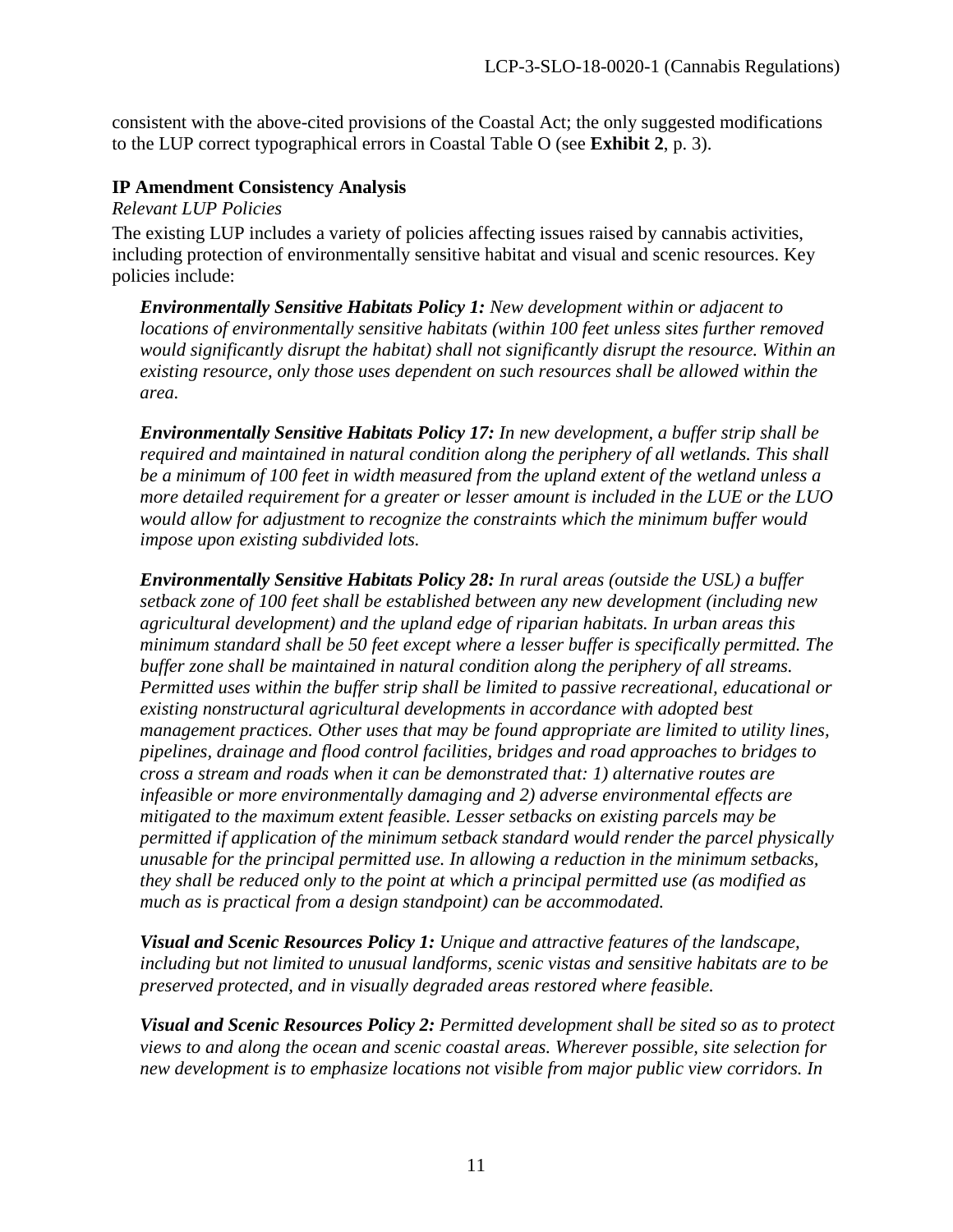*particular, new development should utilize slope created "pockets" to shield development and minimize visual intrusion.*

*Visual and Scenic Resources Policy 4: New development shall be sited to minimize its visibility from public view corridors. Structures shall be designed (height, bulk, style) to be subordinate to, and blend with, the rural character of the area. New development which cannot be sited outside of public view corridors is to be screened utilizing native vegetation; however, such vegetation, when mature, must also be selected and sited in such a manner as to not obstruct major public views. New land divisions whose only building site would be on a highly visible slope or ridgetop shall be prohibited.* 

#### *Consistency Analysis*

The proposed IP amendments further regulate cannabis in two ways: 1) by imposing additional restrictions on where certain cannabis activities are allowed; and 2) by ensuring that such activities meet specific resource protection standards. Thus, the proposed IP amendment further tailors cannabis uses to appropriate locations and imposes standards on each type of cannabis use to guard against coastal resource impacts. For example, while the proposed LUP amendment would allow cannabis manufacturing in the CS and AGnps land use categories, proposed IP Section 23.08.426 specifies that cannabis manufacturing facilities can only be located on CS sites that are also within an Urban Reserve Line (URL), and limits cannabis manufacturing facilities in AGnps-designated areas to those processing raw cannabis materials grown onsite. In this fashion, the proposed IP amendment goes further than the proposed LUP amendment in directing this more industrial cannabis use to more developed areas, while allowing some processing of cannabis where it is grown, just as the existing LCP allows processing of other agricultural products in the AGnps land use category, subject to some limitations.

Similar restrictions are proposed in IP Section 23.08.428 for delivery-based cannabis dispensaries.<sup>[11](#page-11-0)</sup> While the proposed LUP amendment allows such cannabis dispensaries in the CS, AGnps, RL, and RR land use categories, the proposed IP amendment limits dispensaries in the CS land use category to sites within a URL, restricts those in the RL and RR categories to dispensing cannabis grown onsite, and only allows those in the AGnps category to sell cannabis that is grown onsite or cannabis products manufactured with cannabis grown onsite.

In addition to providing more explicit requirements related to the types and extent of cannabis activities that can occur in particular areas, the proposed IP amendment establishes a variety of standards that more generally address the specific issues associated with cannabis, such as nuisance odors and proximity to at-risk populations, as well as the types of coastal resource impacts that can occur in conjunction with agriculture and development more generally. For example (and as outlined in the project description above), the amendment includes groundwater offset ratios for water-intensive cannabis activities in impacted groundwater basins, requires minimum setbacks from riparian vegetation, and includes requirements intended to safeguard water quality. Generally, these measures provide the needed protections for coastal resources and strike an appropriate balance between addressing the particular issues posed by cannabis, on the

<span id="page-11-0"></span> $\overline{a}$  $11$  As discussed above, the proposed amendment would not allow retail sale of cannabis products from a public storefront in any land use category, so all dispensaries allowed in the unincorporated areas of the County would be delivery-based.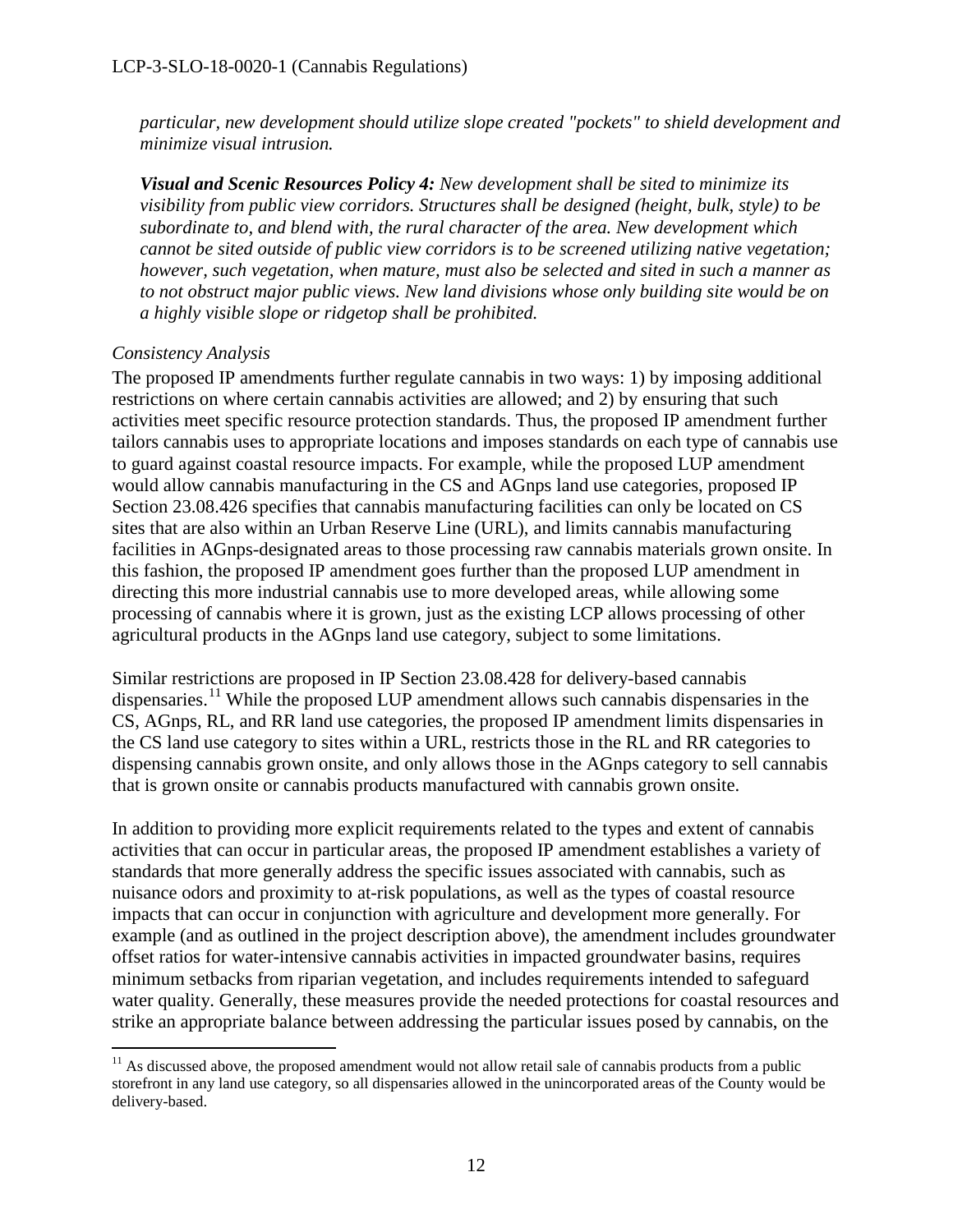one hand, and regulating cannabis in a manner similar to other agricultural or manufacturing uses, on the other.

A few potential impacts are not adequately addressed by the proposed IP amendment, however. The amendment seeks to allow new facilities for cannabis cultivation, including new greenhouses and hoop structures, raising the possibility of increased development in rural and agricultural areas along the coast and adverse effects on visual and scenic resources. Particularly, hoop structures and greenhouses may impair public coastal views, and mixed-light cultivation and security lighting may cause nighttime light pollution. The LUP guards against these types of impacts. For example, Visual and Scenic Resources Policy 1 includes broad protections for "scenic vistas," while Visual and Scenic Resources Policies 2 and 4 require new development to be sited in a manner that protects public views, and be designed to blend with the character of the area. While light pollution from cannabis operations can degrade scenic vistas, disrupt public views, and highlight the presence of development in otherwise dark areas at night, the proposed IP amendment does not acknowledge this potential or explicitly require cannabis operators to prevent these impacts. Without a clear articulation of the relationship between the Visual and Scenic Resources policies in the existing LUP and proposed cannabis uses, the proposed IP amendment is not adequate to carry out the certified LUP. Similarly, although hoop structures and greenhouses are development under the Coastal Act and could not be constructed in the Coastal Zone without a CDP, the proposed IP amendment includes no language that explicitly articulates how they can be found consistent with the Scenic and Visual Resource Policies in the LUP.

Additionally, the proposed IP amendment requires outdoor cannabis operations (i.e., cultivation and nurseries) to be screened with six-foot-tall fencing. Outdoor operations are only allowed in the AG and RL land use categories and must comply with a variety of setback requirements,  $^{12}$  $^{12}$  $^{12}$ creating the potential for conspicuous islands of fenced land in rural areas. The screening provision includes language requiring fences to comply with other "applicable area, community, specific and design plans" but does not specifically reference any of the policies or standards in these plans, nor does it reference the broader suite of LUP visual-protection policies that apply County-wide.

Therefore, modifications that require all cannabis-related activities to meet specific visual standards are necessary. Modifications to proposed IP Section 23.08.423 (**Exhibit 2**, p. 13) require all cannabis activities to site, angle, shield, and operate lighting for security and mixedlight operations so that it is not visible from public roads; require shielding of mixed-light operations between sunset and sunrise; and require cannabis-associated fences, greenhouses, and hoop structures to be sited to avoid impacts to public views. Views from Highway 1 outside the Urban Service Line (USL), public blue water views, and the blue sky view from public roads are specifically identified for protection. Modifications to proposed IP Section 23.08.422 (**Exhibit 2**, p. 10) apply these same visual standards to exempt uses.

 $\overline{a}$ 

<span id="page-12-0"></span><sup>&</sup>lt;sup>12</sup> Outdoor cannabis cultivation operations must be set back at least 300 feet from external property lines or public right-of-ways; outdoor cannabis nurseries are subject to standard County setbacks for the Coastal Zone, as well as an additional 100-foot setback from existing offsite living areas (e.g., residences, patios); and both uses must be set back at least 50 feet from the upland extent of riparian vegetation.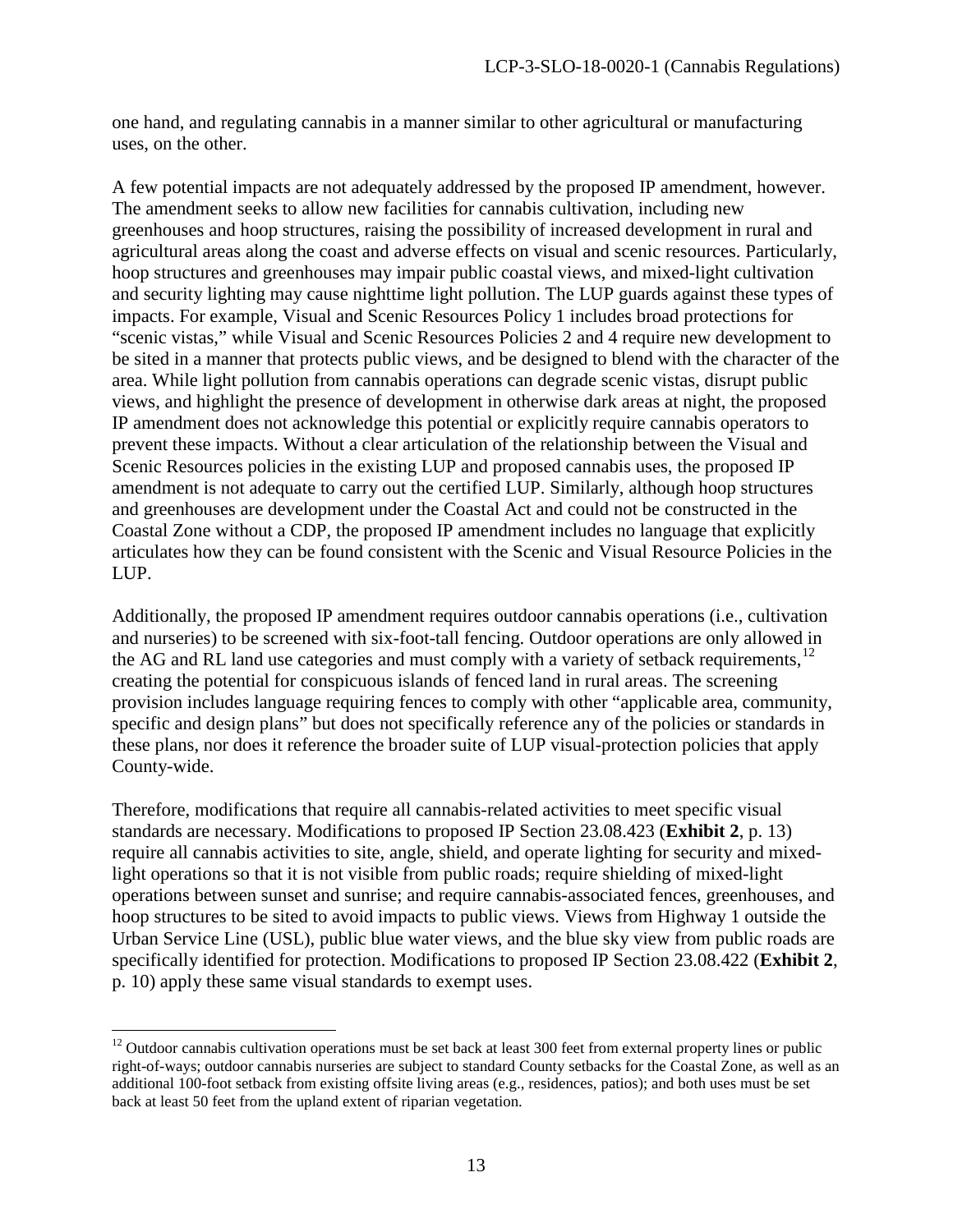#### LCP-3-SLO-18-0020-1 (Cannabis Regulations)

The proposed IP amendment would also be strengthened by clarifying language related to setbacks. The County-approved version requires cannabis cultivation and nurseries to be set back at least 50 feet from the upland extent of riparian vegetation; however, Environmentally Sensitive Habitats (ESHA) Policy 28 requires a 100-foot riparian vegetation setback for any new development outside the USL; 50 feet is the standard within urban areas only. Further, the proposed IP amendment makes no mention of other LUP resource setbacks, such as for wetlands and other types of ESHA. ESHA Policy 1, for instance, requires that new development within 100 feet of ESHA shall not significantly disrupt the resource, and ESHA Policy 17 provides a 100-foot development setback for wetlands. Accordingly, modifications are required that: clarify that the riparian vegetation setbacks in the current LCP, including the 100-foot riparian setback in rural areas, apply to all cannabis-related activities (**Exhibit 2**, p. 13); impose LUP-consistent minimum 100-foot setbacks from wetlands and other ESHA (**Exhibit 2**, p. 13); and eliminate language allowing modification of resource setbacks for cannabis cultivation and nurseries through a minor use permit (**Exhibit 2**, pp. 16-17 and 21).

Finally, the existing IP provides for the waiver or modification of special use standards through a Development Plan approval process. Since the proposed LUP amendment classifies cannabis uses as special uses, standards related to cannabis could also be waived or modified under this provision. To ensure that all cannabis-related uses are subject to the standards in the proposed IP amendment, which are necessary to carry out the policies in the County's certified LUP, recommended modifications do not allow standards for cannabis uses to be modified or waived through a Development Plan (**Exhibit 2**, p. 8).

In conclusion, as modified, the IP amendment provides additional specificity and clarity to ensure that cannabis activities are allowed in appropriate areas and in a manner that protects coastal resources. The amendment ensures that the unique issues engendered by cannabis, including those related to visual quality and sensitive habitats, are appropriately addressed. County planning staff have been supportive of the changes described above, and has identified additional, minor modifications to clarify the intent of the proposed amendment and correct drafting errors. As such, the proposed IP amendment, with the identified suggested modifications, is adequate to carry out the LUP.

### <span id="page-13-0"></span>**C. CALIFORNIA ENVIRONMENTAL QUALITY ACT (CEQA)**

The Coastal Commission's review and development process for LCPs and LCP amendments has been certified by the Secretary of the State's Natural Resources Agency as being the functional equivalent of the environmental review required by CEQA. Local governments are not required to undertake environmental analysis of proposed LCP amendments, although the Commission can and does use any environmental information that the local government has developed. CEQA requires that alternatives to the proposed action be reviewed and considered for their potential impact on the environment and that the least damaging feasible alternative be chosen as the alternative to undertake.

San Luis Obispo County filed a notice of exemption for the proposed amendment, noting that Division 13 (commencing with Section 21000) of the Public Resources Code does not apply to the adoption of an ordinance, rule, or regulation by a local jurisdiction that requires discretionary review and approval of permits, licenses, or other authorizations to engage in commercial cannabis activity, provided that the discretionary review shall include any applicable